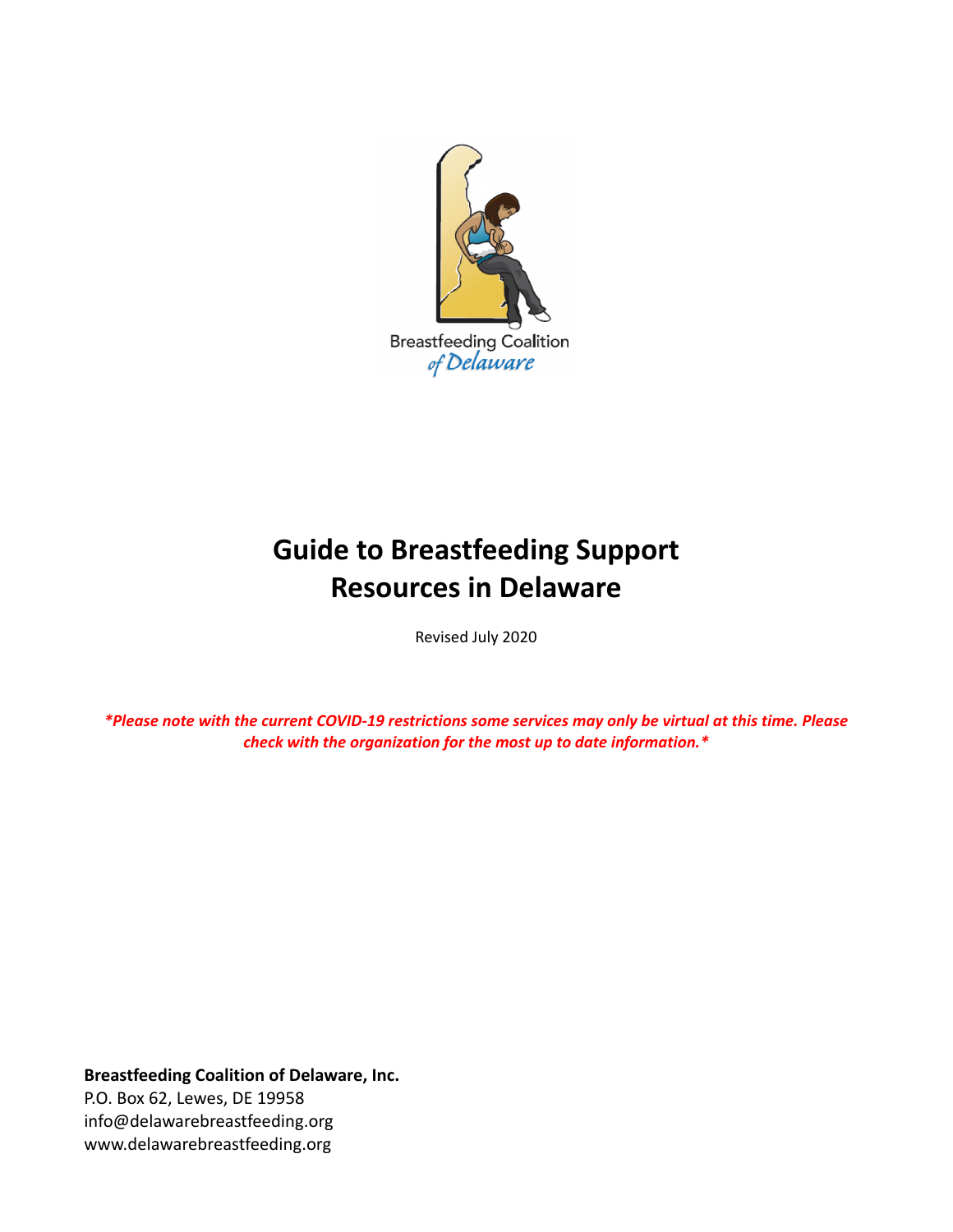# **Hospitals & Birth Centers:**

#### **Bayhealth - Kent Campus**

640 South State Street, Dover, Delaware (302) 674-4700

#### <http://www.bayhealth.org>

Center for Women and Infants: (302) 744-7249 Delivery Hospital: Yes Baby Friendly: Yes Lactation Consultant: (302) 744-7233 Lactation Pump Sale: No Outpatient Services: By Appointment, Insurance accepted, payment plan offered if uninsured Virtual Lactation Support Available Breastfeeding warm line: (302) 744-7233 Breastfeeding classes: Free; register online at [www.bayhealth.org](http://www.bayhealth.org) "Events/Classes" tab Support Group: 1<sup>st</sup> & 3<sup>rd</sup> Tuesday of every month at 10:00 am

# **Beebe Healthcare\*\***

424 Savannah Rd, Lewes, DE (302) 645-3300 <http://www.beebehealthcare.org> Delivery Hospital: Yes Baby Friendly: Yes Lactation Consultant: (302) 645-3577 Virtual Lactation Support Available Email: [joswald@beebehealthcare.org](mailto:joswald@beebehealthcare.org) Lactation Pump Rental: Medela Symphony \$50/month or \$15/week Outpatient Services: By appointment, Insurance/Medicaid accepted Breastfeeding warm line: (302) 645-3577 Breastfeeding classes: Yes, free prenatal classes  $1<sup>st</sup>$ Thursday of every month 5pm-6pm Call (302)645-3726 to register

#### **Bayhealth – Sussex Campus**

100 Wellness Way, Milford, Delaware (302) 422-3311 <http://www.bayhealth.org> Center for Women and Infants: (302) 430-5739 Delivery Hospital: Yes Baby Friendly: Yes Lactation Consultant: (302) 430-5718 Virtual Lactation Support Available Lactation Pump Sale: No Outpatient Services: By Appointment, Insurances accepted, payment plan if uninsured Breastfeeding warm line: (302) 744-7233 Breastfeeding classes: Free; register online at [www.bayhealth.org](http://www.bayhealth.org) "Events/Classes" tab

Support Group: 2<sup>nd</sup> Tuesday of every month at 10:00am

# **The Birth Center**

620 Churchmans Rd Suite 101 Newark, DE 19702 (302) 658-2229 [http://www.thebirthcenter.com/breastfeeding](https://urldefense.proofpoint.com/v2/url?u=http-3A__www.thebirthcenter.com_breastfeeding&d=CwMFaQ&c=X2IGR6v8ax_mLhSmU1r3Aw&r=hNfg2-vNTpMBLT9kuGUFljq1XpbO1lxR8DiEbdc326g&m=PIcCj5ZPpHlcAh2EHT8DUr162E3016HMeWfOAB1w0A8&s=HNwKoK3dfKpw03yc8bjZkUDsHnkacCPsArIQp9k-K1E&e=) Birth Center: Yes Lactation Consultant: Corinne Daut RN, BSN, IBCLC and Gwynne Borsello RN, BSN, IBCLC Email: breastfeeding@thebirthcenter.com Lactation Pump Rental: Medela Symphony Hospital Grade Double Electric Breast pump (\$70) and Medela Baby Weigh Scale Outpatient Services: Yes, Insurance accepted Virtual Lactation Support Available Breastfeeding warm line: (302) 658-2229 ext. 4 Support Group: Free Fridays 1-3 pm and Tuesdays 10-12). Breastfeeding Class, select Saturdays 10-12 and select Tuesdays 6-8pm \$45 [http://www.thebirthcenter.com/classes](https://urldefense.proofpoint.com/v2/url?u=http-3A__www.thebirthcenter.com_classes&d=CwMFaQ&c=X2IGR6v8ax_mLhSmU1r3Aw&r=hNfg2-vNTpMBLT9kuGUFljq1XpbO1lxR8DiEbdc326g&m=PIcCj5ZPpHlcAh2EHT8DUr162E3016HMeWfOAB1w0A8&s=F50ey7sTHZ9AWPStk-dLsTjH77peEDiQ8eZTJ37ko-A&e=)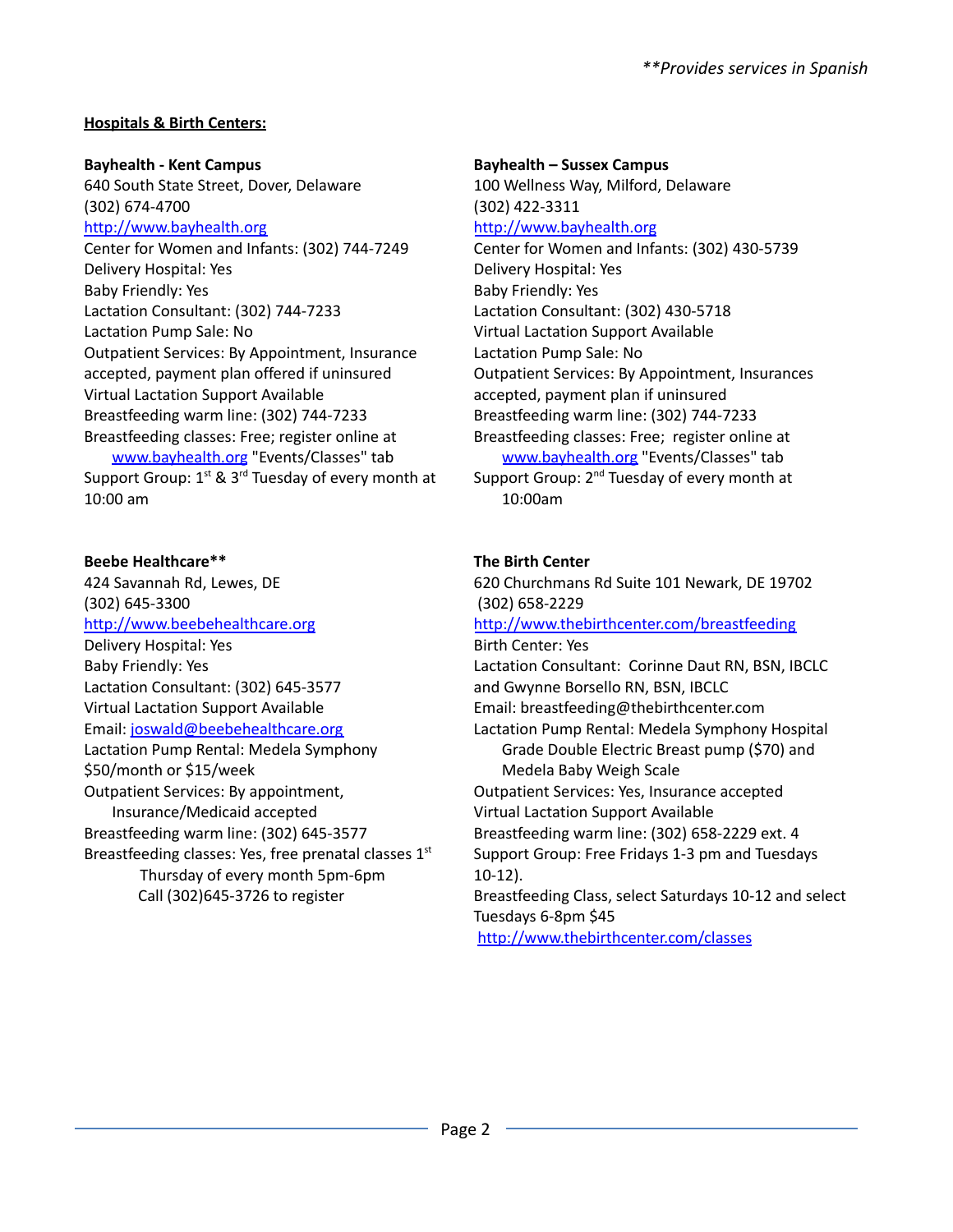# **Christiana Care Health System\*\***

Christiana Care Maternity 4755 Ogletown-Stanton Road, Newark, DE 19718 (302) 733-3360 <http://www.christianacare.org/>

Delivery Hospital: Yes Baby Friendly: Yes Lactation Consultant: (302) 733-3360 Virtual Lactation Support Available Lactation Pump Rental: Ameda Elite \$30/week; \$60/month; \$40 deposit; \$50 pump kit

Lactation Pump & Accessories Sale – Yes Outpatient Services: Monday-Friday by appointment, Insurance/Medicaid accepted.

Breastfeeding classes: To register or for more info, visit:

# <http://events.christianacare.org/Support>

Group: Free, Mondays 2-3 pm, Wednesdays 6-7pm Breastfeeding Warm Line: (302) 733-3360; M-F, 8:30am-4:00pm WIC Breastfeeding Peer Counselor Hotline: (302) 733-4151 Breastfeeding Support and Parent Education Website: [www.christianacare.org/BreastfeedingSupport](http://www.christianacare.org/BreastfeedingSupport)

# **Nanticoke Memorial Hospital**

801 Middleford Road, Seaford, DE 19973 (302) 629-6611 <http://www.nanticoke.org>

Lactation Consultant: (302) 629-6611 x2234 Lactation Pump Rental: No Lactation Pump Sale: No Outpatient Services, Free, call for appointment Breastfeeding classes: Call (302) 629-6611 x2540 Mother and Baby Center: (302) 629-6611 x2540 Delivery Hospital: Yes

**Nemours/Alfred I. duPont Hospital for Children\*\*** 1600 Rockland Road Wilmington, DE 19803 (302) 651-4000 <http://www.nemours.org> Delivery Hospital: No Lactation Consultant: (302) 651-6303 Virtual Lactation Support Available Lactation Pump Rental: Yes, in hospital gift shop \$50 per month Lactation Pump Sale: Can provide insurance issued breast pumps Outpatient Services: Yes, for Nemours patients o Breastfeeding Classes: No Breastfeeding Support Group: Yes, call (302) 379-1131 for time and location

# **Saint Francis Hospital**

701 North Clayton Street, Wilmington, DE 19805 (302) 421-4100 <http://www.stfrancishealthcare.org> Obstetrics/Gynecology: (302) 421-4478 Delivery Hospital: Yes Lactation Consultant: Yes Lactation Services: (302) 421-4459 Lactation Pump Rental: No Lactation Pump Sale: No Breastfeeding Classes \$15; Mondays 7-9 pm Call (302) 421-4848 for more info Breastfeeding Support Group every Monday from 10-11 (free)

# **Baby-Friendly Hospital Initiative:**

The Baby-Friendly Hospital Initiative is a global program that recognizes hospitals and birthing centers that offer an optimal level of care for infant feeding. The Baby-Friendly Hospital Initiative assists hospitals in giving mothers the information, confidence, and skills needed to successfully initiate and continue breastfeeding their babies or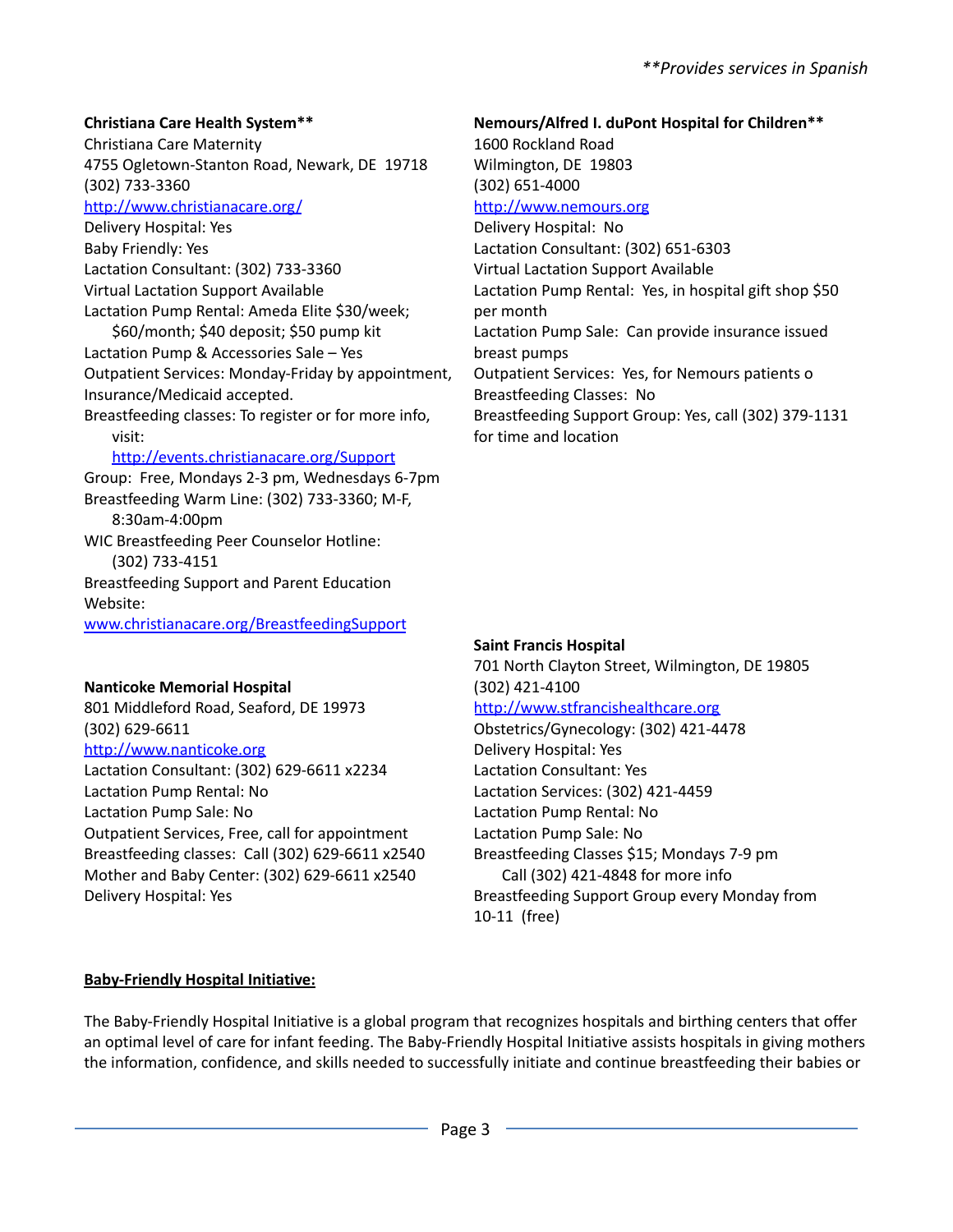to feed formula safely, and gives special recognition to hospitals that have done so. For more information, visit [http://www.babyfriendlyusa.org/eng/index.html.](http://www.babyfriendlyusa.org/eng/index.html)

## **Baby-Friendly Designated Hospitals:**

- 1. Beebe Healthcare
- 2. Milford Memorial Hospital
- 3. Kent General Hospital
- **4.** Christiana Care Health System

**Hospitals working on Baby-Friendly designation include:** Saint Francis Healthcare

#### **Community Resources:**

## **Delaware Division of Public Health—Community Resources\*\***

This program provides in-home services to Medicaid eligible expectant women and young children. For more information, visit <https://dhss.delaware.gov/dhss/dph/index.html>.

## **Georgetown State Service Center**

546 S. Bedford Street Georgetown, DE 19947 (302) 515-3262

#### **Milford State Service Center**

253 N.E. Front Street Milford, DE 19963 (302) 424-7130

#### **James Williams State Service Center**

805 River Road Dover, DE 19901

#### **Cheryl Mason, IBCLC**

(302) 283-7178 Chopin Building 258 Chapman Rd. Newark, DE 19702

#### **Charmaine Sampson, IBCLC**

WIC Health Program Coordinator Breastfeeding Contract Manager- New Castle County (800) 222-2189

#### **Ida Lewis, IBCLC**

WIC Health Program Coordinator Breastfeeding Contract Manager- Kent & Sussex Counties

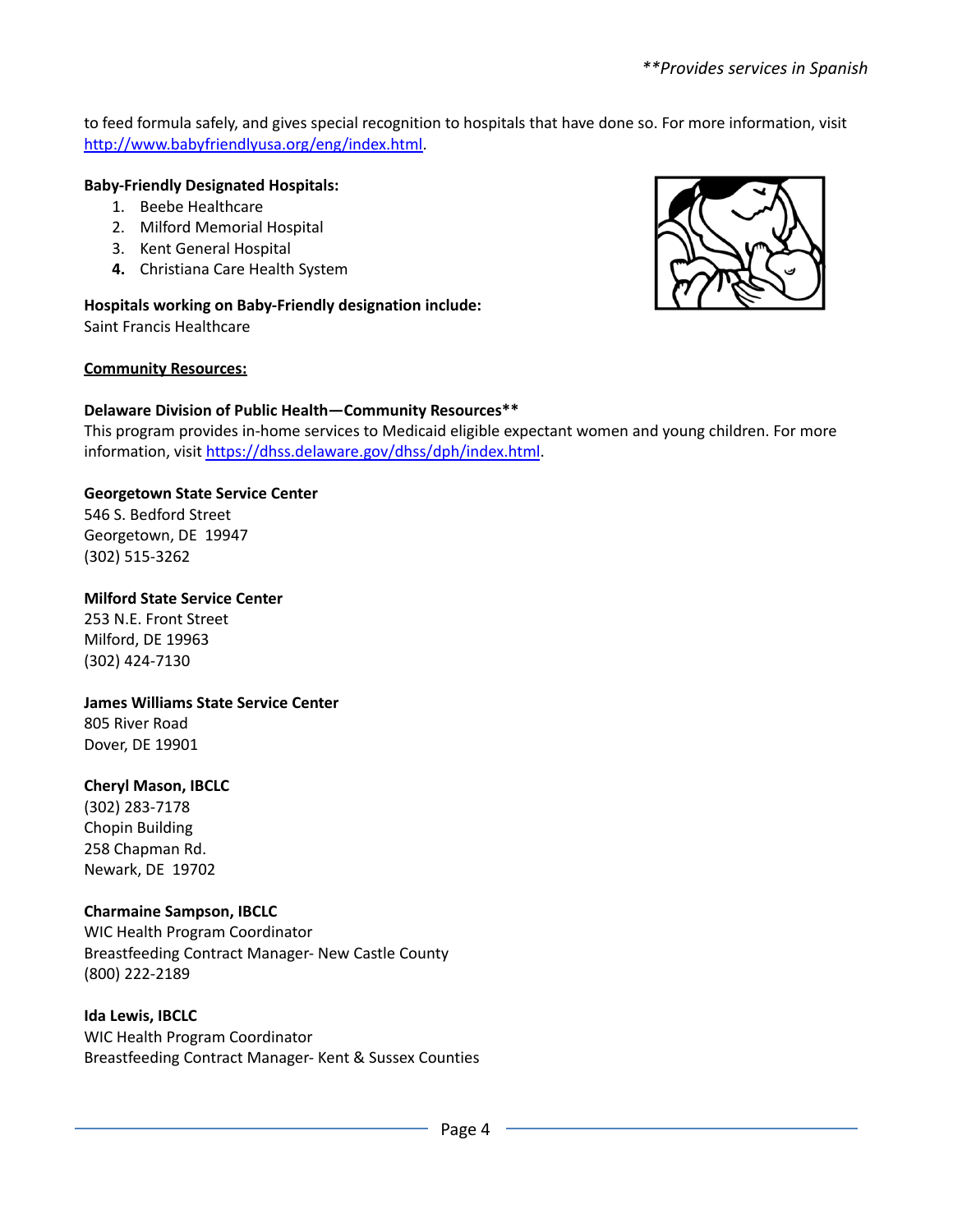(800) 222-2189

## **Delaware WIC Breastfeeding Peer Counselor Community Partners**

The WIC Program also contracts with hospitals and community groups to provide peer counselor support for all WIC eligible women. Their contact information is as follows:

**Bayhealth** 

<http://www.bayhealth.org> Kent General Hospital 640 South State Street Dover, Delaware 19901 (302) 744-7233

Christiana Care Health System [http://www.christianacare.org/Breastfeedin](http://www.christianacare.org/BreastfeedingSupport) **[gSupport](http://www.christianacare.org/BreastfeedingSupport)** WIC Breastfeeding Peer Counselor Hotline: 302-301-4151

Latin American Community Center\*\* <http://www.thelatincenter.org> 403 North Van Buren Street Wilmington, DE 19805 (302) 655-7338

Nemours/Alfred I. DuPont Hospital for Children\*\* Shamiya Thompson (Breastfeeding Coordinator) Peer counseling support provided at their Jesup St, St. Francis, Dover and Seaford Primary Care offices. WIC Breastfeeding Peer Counselor Warm Line: (302) 379-1131

Email: [LactationSupport@Nemours.org](mailto:LactationSupport@Nemours.org)

Westside Family Healthcare\*\* <http://www.westsidehealth.org> 1802 W. Fourth Street Wilmington, DE 19805 (302) 655-5822 and 27 Marrows Road Newark, DE 19713 (302) 455-0900

**La Red Health Center\*\***

This community health center provides breastfeeding classes and information for patients. 21444 Carmean Way Georgetown, DE 19947 (302) 855-1233 [www.laredhealthcenter.org](http://www.laredhealthcenter.org)

# **La Leche League of MD-DE-DC**

Our local LLL Leaders are accredited volunteer lactation educators. We welcome your calls and breastfeeding questions. Visit our local district website [Https://www.lllofmd-de-dc.org](https://www.lllofmd-de-dc.org) to find a leader/meeting near you. LLLUSA has a help line (877) 452-5324 Breastfeeding resources are available in at least 12 languages. [Http://www.llli.org](http://www.llli.org) Join the parent to parent support group on Facebook. <https://www.facebook.com/groups/LLLI.Breastfeeding.Support/>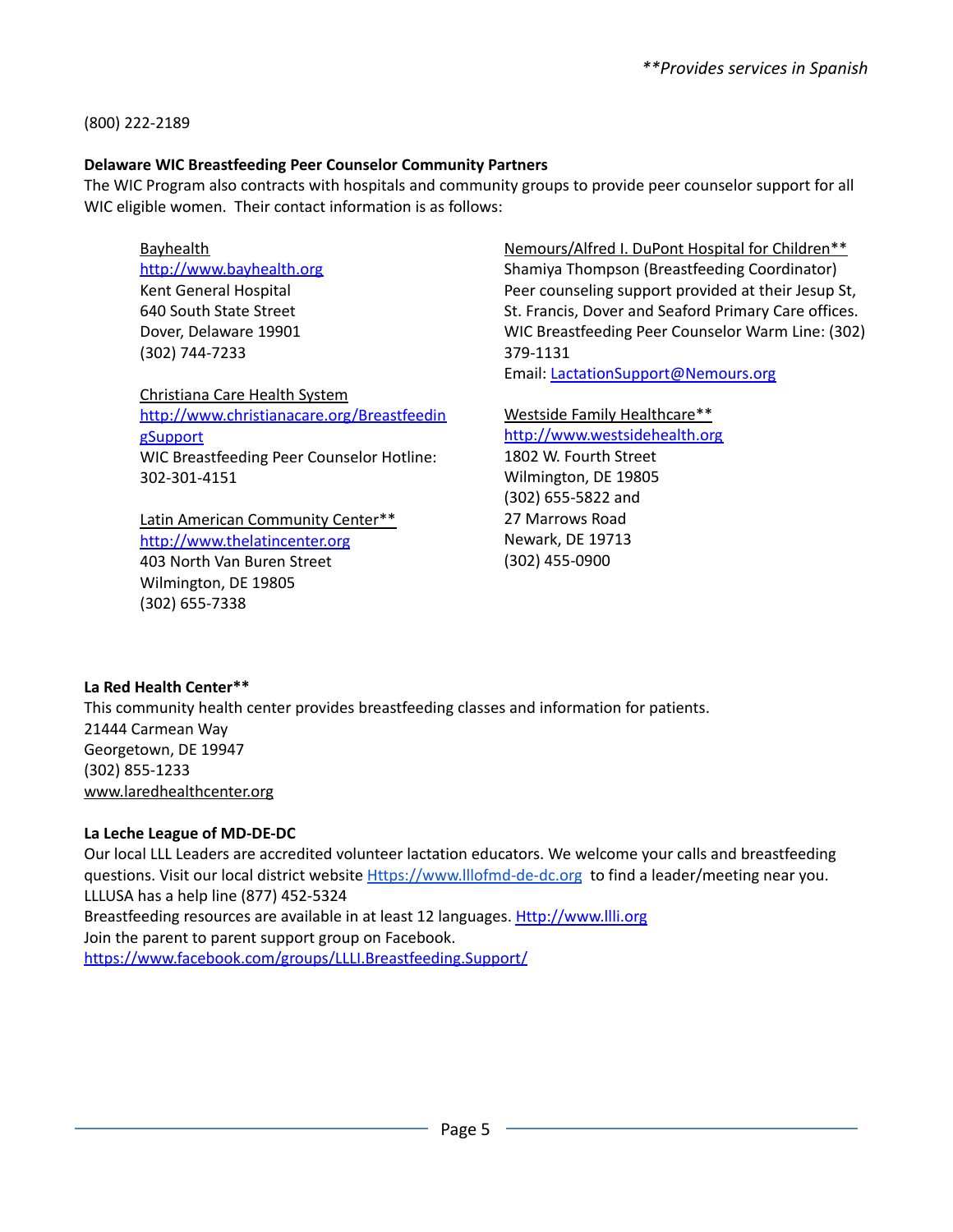## **Private Practice Lactation Consultants:**

#### **ABC Pediatrics**

Kristen Littleton, IBCLC 740 S. New Street, Dover, DE 19904 (302) 674-0222 Prenatal and postpartum consults available. Virtual Lactation Support Available http://www.abcpediatric.us/lactation-services.php

#### **Lydia Adams, IBCLC**

Beauty of Ladies Initiating Skin to Skin LLC 721 Dora Moors Lane, New Castle DE 19720 [Lydia.Adams@temple.edu](mailto:Lydia.Adams@temple.edu) (267) 972-5123

## **Angela Leonard, IBCLC**

(610) 299-8290 Home visits – Serving northern Delaware

#### **Brandywine Pediatrics**

Angela Leonard, IBCLC Concord Plaza, 3521 Silverside Road, Suite 1-F Quillen Bldg., Wilmington, DE 19810-4900 (302) 478-8854 Serves primarily patients of Brandywine Pediatrics. Available to patients from other practices on a limited basis. Sell Medela and Ameda breast pumps and Medela scales. Nursing bras and breastfeeding equipment for sale

#### **Tracy Stadter, RN, IBCLC**

Breastfeeding and More, Inc. (302) 235-5678 / (302)690-0059 Serving DE and surrounding areas of PA, MD, NJ HOME and Office visits: managing varied nursing concerns Rents/Sells: Breast pumps/parts, bras, pillows, slings, scales.

#### **Katie Madden RN, BSN, IBCLC**

The Balanced Breastfeeding Postpartum Clinic & Clubhouse 302-501-5224 BalancedBreastfeeding.com 1601 Concord Pike #56/58 Independence Mall Wilmington, DE 19803 Offers online and in person consults, breastfeeding groups and workshops.

#### **Melanie Tarr, BS Edu, IBCLC**